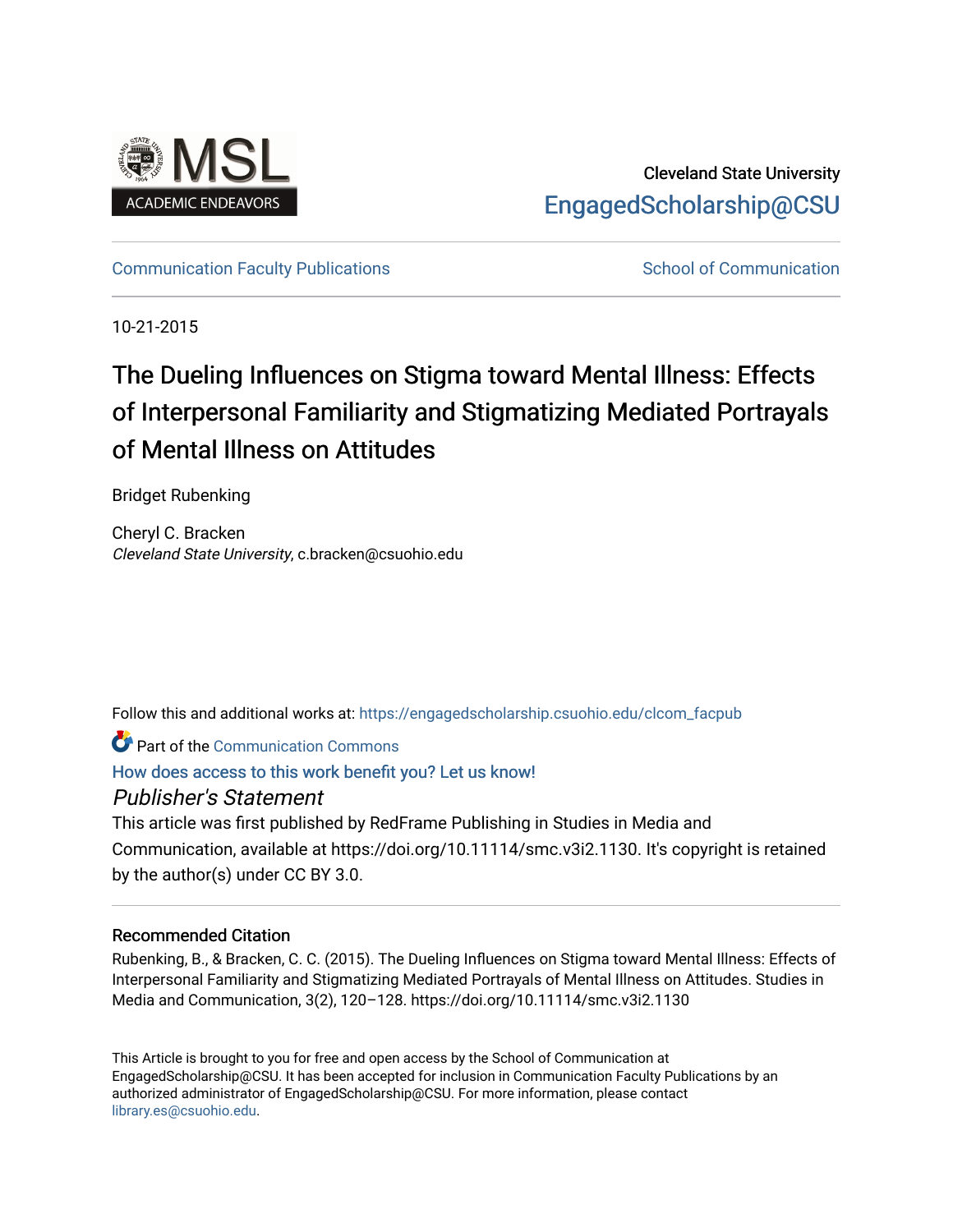# The Dueling Influences on Stigma toward Mental Illness: Effects of Interpersonal Familiarity and Stigmatizing Mediated Portrayals of Mental Illness on Attitudes

Bridget Rubenking, Cheryl Campanella Bracken

#### **Abstract**

Popular media is both a common source for information about mental illness and notorious for its disproportionately negative and violent portrayals of those with mental illness. This research undertook an experiment  $(N = 92)$  to explore the competing influences of mass communication messages and interpersonal familiarity/ experience with people with mental illness on stigmatizing attitudes toward the mentally ill. Results demonstrate that exposure to negative, violent mediated portrayals ofthe mentally ill increase stigmatizing attitudes toward the mentally ill, while exposure to positive, sympathetic portrayals of the mentally ill relates to less stigmatizing attitudes toward the mentally ill. Greater interpersonal familiarity with those with mental illness was related to less stigmatizing attitudes toward the mentally ill regardless of viewing condition. Transportation and presence experienced while viewing the narratives with mental illness portrayals was proposed as a contributing mechanism behind adopting story consistent beliefs, but it was not related to adopting narrative consistent attitudes.

#### **1. Introduction**

The media is an important source for news and information about mental illness among Americans (Robert Wood Johnson Foundation, 1992; Wahl, 1995). However, a large literature demonstrates that media portrayals of mental illness are disproportionately negative and stigmatizing (Angelini, Nadorff, Shin, Gantz, & Lang, 2006; Coverdale, Naim, & Classen, 2002; Pirkis, Blood, Francis, & McCaullem, 2005; Sieff, 2003). Characters with mental illness in TV content are both one of the most violent *and* the most victimized groups on television (Gerbner, 1998; Klin & Lemish, 2008; Philo, 1996; Rose, 1998). The mentally ill are typically shown with no other social identity cues and are even filmed in a distinct way – alone and close-up – as compared to their non-mentally ill counterparts (Wahl & Roth, 1982).

Survey and experimental data in recent decades demonstrate that these portrayals perpetuate stigma toward persons with mental illness (see review, Pirkis, Blood, Francis, & McCallum, 2014) and may further contribute to the low percentage of people suffering from mental illness who seek treatment (Crisp, Gelder, Rix, Meltzer & Rowlands, 2000; Link, Phelan, & Bresnahan, 1999). This study explores two possible sources of influence on stigma toward the mentally ill and one proposed mechanism for attitude change. Specifically, it explores how transportation and telepresence experienced while viewing entertainment TV narratives may function as an underlying mechanism for adopting story consistent attitudes toward people with mental illness. It additionally explores how interpersonal familiarity or experience with people with mental illness may contribute to more or less stigmatizing attitudes toward the mentally ill.

#### **2. Background**

#### *2.1 Attitude Change and Entertainment Media*

Previous research from a number of perspectives demonstrates that individuals' real world attitudes and beliefs are influenced by narratives presented in entertainment media, and specifically in television messages. These include traditions such as transportation and narrative persuasion (Green & Brock, 2000; 2002), entertainment-education, E-E, and the extended elaboration likelihood model (Slater, 2002; Slater & Rouner, 2002), as well as cultivation theory (Gerbner, Gross, Morgan & Signorelli, 1980). The ability of popular entertainment to change attitudes in pro-social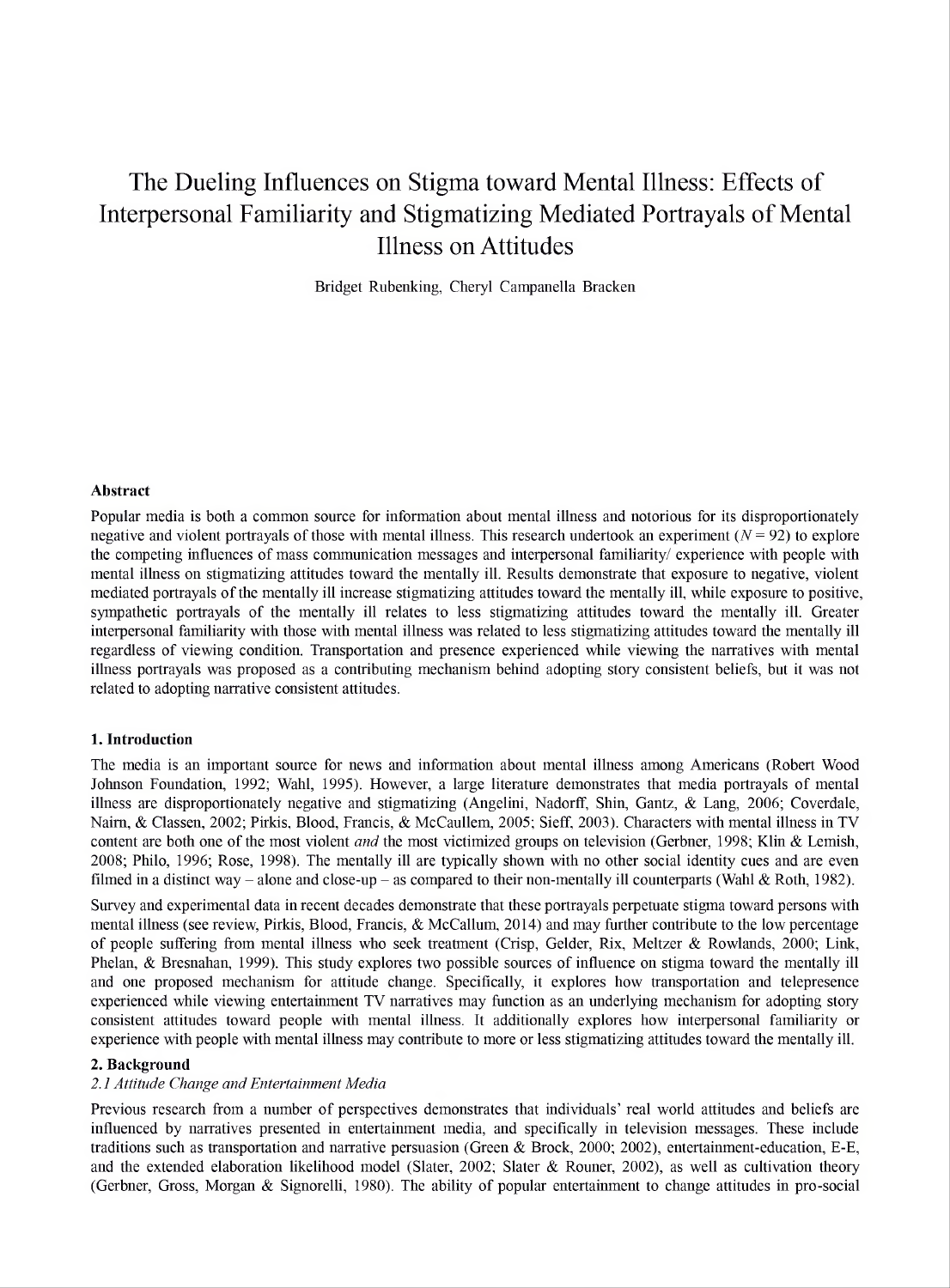ways (Moyer-Guse & Nabi, 2010; Murphy, Frank, Moran, & Patnoe-Woodley, 2011) has been studied somewhat extensively under E-E frameworks. Research on fictional narratives' influence on attitudes on controversial issues (Igartua & Barrios, 2012; Slater, Rouner, & Long, 2006) is not quite as extensive, though the theoretical frameworks employed by both overlap.

For instance, Slater et al. (2006) explores attitude change based on exposure to controversial political and policy positions presented in hour-long TV dramas. They report mixed results: Story consistent attitude change occurred post-exposure to a pro-death penalty narrative, but not in response to a pro-gay marriage narrative. The authors suggest three possible mechanisms underlying narrative persuasion: Immersion, cognitive elaboration, and priming of relevant underlying values. A different study explores attitudes toward social welfare support systems based on exposure to video narratives on welfare systems that were presented as either fiction or non-fiction. They found no main effect for the labeling ofthe video narratives as fiction or non-fiction, though did report interaction effects with participants' need for cognition.

A study contrasting the influence of narrative and non-narrative video exposure finds that a pro safe sex TV drama increased safe sex intentions among females, but not among males, whereas exposure to a non-narrative pro-sex stimulus did not increase safe sex intentions among either gender (Moyer-Guse & Nabi, 2010). Interestingly, the same research found that transportation experienced while viewing the narrative stimuli led to increased counter-arguing, although increased counter-arguing was not linked to safe sex behavioral intentions. The related concept of identification with a main character has been studied as a mechanism in attitude change as well. An experiment examining the influence of a film presenting a controversial or negative view of religion on attitudes toward religion was conducted (Igartua & Barrios, 2012). They report main effects for exposure to the film, *Camino,* such that those exposed to the film report more negative attitudes toward religion, and those who report greater identification with the main character report story-consistent attitudes to an even greater degree. Unintended or undesirable attitude change based on exposure to narratives has also been studied. Lee and Leets (2002) find that messages greater in narrative story-telling as compared to more factual presentations which included implicit racist sentiments (as compared to explicit) are more persuasive than all other combinations of narrative structure and implicit/explicit racist sentiments. Studies examining attitude change based on exposure to video narratives typically find some effects for some groups of participants, however, clear cut main effects on attitude adoption based on single exposures remains a somewhat elusive result.

More specific to the current study, learning from entertainment narrative portrayals of depictions of mental illness and adopting attitudes based on them has been studied previously. A study that exposed participants to a feature-length film about a woman's struggle with schizophrenia reports less stigmatization and significant knowledge gain only when participants watched the film followed by an educational trailer. Exposure to the film alone led to an increase in negative attitudes toward people with mental illness (Ritterfield & Jin, 2006). Thornton and Wahl (1996) also report more tolerant views of persons with mental illness after exposure to prophylactic stimuli in their study of news stories presenting a violent murderer as a person with mental illness. However, without the corrective additional stimuli, more negative attitudes emerge post exposure to the news stories. Other experimental research generally supports that exposure to stigmatizing portrayals of mental illness results in more stigmatized attitudes or judgments about those with mental illness (Wahl & Lefkowitz, 1989; Taylor & Dear, 1981). Interestingly, a survey study taking a cultivation approach found no effects of overall amount of TV viewing on attitudes toward the mentally ill, though greater TV viewing was predictive ofsome, but not all, measures ofself-reported greater social distancing from people with mental illness (Diefenbach & West, 2007).

#### *2.2 Interpersonal Familiarity with Mental Illness andAttitudes*

Data demonstrates that a large majority of individuals are exposed to mental illness via mediated portrayals. Corrigan et al., (2001) find that 90% of a college undergraduate student sample report greater exposure to someone with mental illness via media depictions than interpersonally. Generally, smaller percentages of various populations report interpersonal contact, or familiarity with someone who suffers from a mental illness. The pattern of data on the influence of interpersonal familiarity with mental illness is somewhat clearer than the data on the influence of stigmatizing mass media depictions of mental illness on attitudes and stigma expressed toward the mentally ill. Increased interpersonal familiarity with persons with mental illness is associated with less stigmatizing views toward the mentally ill (Couture & Penn, 2003). A review of research on interpersonal contact and stigma toward the mentally ill report that those with increased familiarity with people with mental are: Less likely to endorse negative attitudes toward the mentally ill (Read & Harre, 2001); less likely to support restrictive limitations on the mentally ill (Ingamells et al. 1996); less likely to require greater social distance from the mentally ill (Chung et al., 2001; Corrigan et al., 2001); and less likely to perceive the mentally ill as dangerous (Penn, Kommana, Mansfield, & Link, 1999).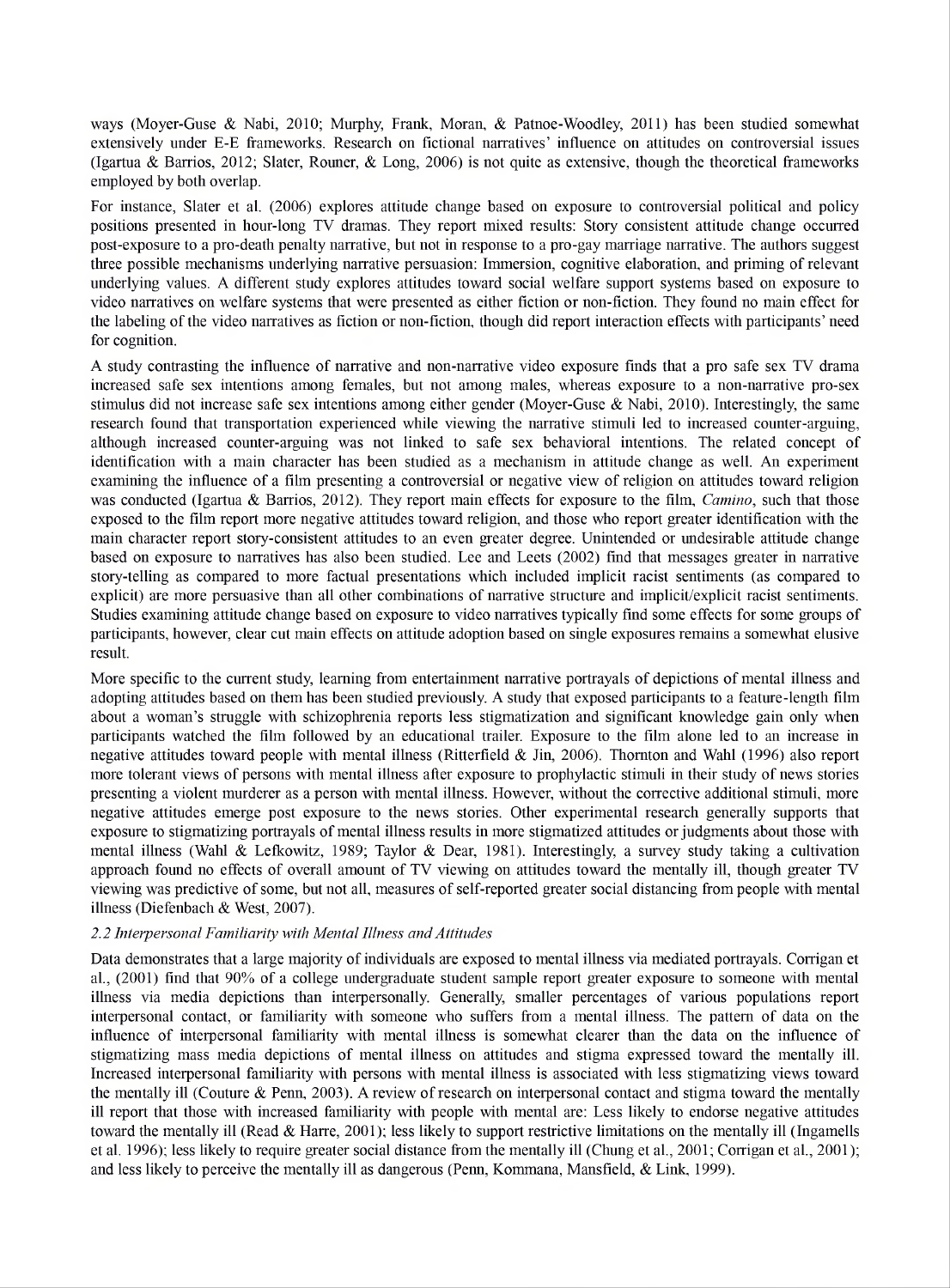In a key study exploring interpersonal familiarity with mental illness and exposure to video entertainment narratives featuring mental illness, Caputo and Rouner (2011) report no direct effect of interpersonal familiarity/ experience with mental illness on self-reported social distancing behavior, such that participants did not differ in how willing they were to interact with a person with mental illness based on how much interpersonal exposure to mental illness they reported having. Increased familiarity with mental illness did, however, serve to increase both involvement in, and the relevance of, a film portraying a character struggling with mental illness (Caputo & Rouner, 2011). It is likely that the general valence or affect associated with one's interpersonal and mediated experiences with mental illness play a role in attitudes toward the mentally ill and social distancing. Quite simply, it is logical to ask if someone's interpersonal experiences with others suffering mental illness left them hopeful, encouraged, fearful, or disappointed. Likewise, it should matter if a mediated portrayal of mental illness is about overcoming difficulties, or about a schizophrenic on a murderous rampage. Indeed, others have pointed to the need for more clarification on the nature of interpersonal interactions with those with mental illness and the various ways in which attitudes and social distance measures are utilized (Couture & Penn, 2003). More recent research summarizing the state of mental illness stigma in various populations offers positive and negative news. There has been an increase in acceptance of mental illness diagnoses, need for treatment, and an understanding of the underlying biological correlates of mental illness over recent decades. However, stigmatizing responses, beliefs about the dangerousness of the mentally ill, and want for greater social distance from the mentally ill have remained consistent (Pescolido, 2013; Schomerus, 2012). Based on the previous literature, hypotheses <sup>1</sup> and 2 are posed:

Hl: Exposure to a stigmatizing portrayal of characters with mental illness will result in more negative, stigmatized attitudes toward the mentally ill, and exposure to a sympathetic portrayal of characters with mental illness will result in more positive, less stigmatizing attitudes.

H2: Increased interpersonal familiarity with mental illness will lead to less stigmatized attitudes toward the mentally ill, regardless of experimental exposure condition.

#### *2.3 Transportation and Telepresence*

Previous research provides support that exposure to negative, stigmatizing portrayals of mental illness *and* exposure to positive, corrective portrayals of mental illness shape attitudes toward the mentally ill, but the mechanisms by which this occurs remain less clear. Determining these mechanisms has been a recent focus ofresearch. Studies have explored various functional explanations for attitude change based on exposure to entertainment narratives, including involvement with specific characters (Iguartua & Barrios, 20121 Murphy et al., 2011), emotional reactions (Murphy et al., 2011), and transportation into the narrative (Green & Brock, 2000; Moyer-Guse & Nabi, 2010; Murphy et al., 2011; Slater et al., 2006).

Transportation refers to how absorbed or transported into a story a person may become, and the extent to which their real world beliefs change as a result of the story (Green & Brock, 2000; 2002). Being transported into a narrative is an integrative "melding of attention, imagery, and feelings" (p. 701, Green & Brock, 2000). Transportation has been explored previously as a persuasive mechanism in the context of narratives about mental illness (Green & Brock, 2000; Caputo & Rouner, 2011). Individuals may lose access to some real-world facts while experiencing the narrative and adopt beliefs that the narrative encourages instead (Green & Brock, 2000). While the amount of attention and critical thinking about the message is a key factor in determining how individuals process content in dual-process models of persuasion, Green and Brock (2000) posit that the immersion of individuals into narratives produces a distinct mechanism.

Research on transportation, narrative and attitude change occurs with narratives across mediums, including text (Gerrig, 1993; Green & Brock, 2000) film (Busselle & Bilandzic, 2009; Dal Cin et al., 2004), television dramas (Slater et al., 2006), and public service announcements (Tal-Or, Boninger, Poran, & Gleicher, 2004; Stitt & Nabi, 2005). The original study that accompanied Green and Brock's (2000) seminal transportation-imagery model piece measures transportation into a gruesome text narrative about a psychiatric patient murdering a young girl at a shopping mall. Participants who report greater transportation also report that violence is more likely to occur in real life and that psychiatric patients' freedoms should be restricted. The other three studies presented in Green and Brock (2000) found similar results: Greater levels of transportation are related to increased agreement with story-consistent beliefs.

The importance of immersion is notable in both transportation and telepresence. Telepresence is often defined as a sense of "being there." From Bracken, Petty, Guha, & Rubenking (2010), telepresence is conceptualized as "Requiring the use of technology and resulting in a psychological state in which media users voluntarily suspend the experience of mediation in order to feel a sense of connection with the mediated content they are using (i.e. connection to characters, involvement in the story line)," (p. 126). While transportation is viewed as dependent upon characteristics of both the user and the narrative, telepresence is viewed as dependent upon both characteristics of the user and the media content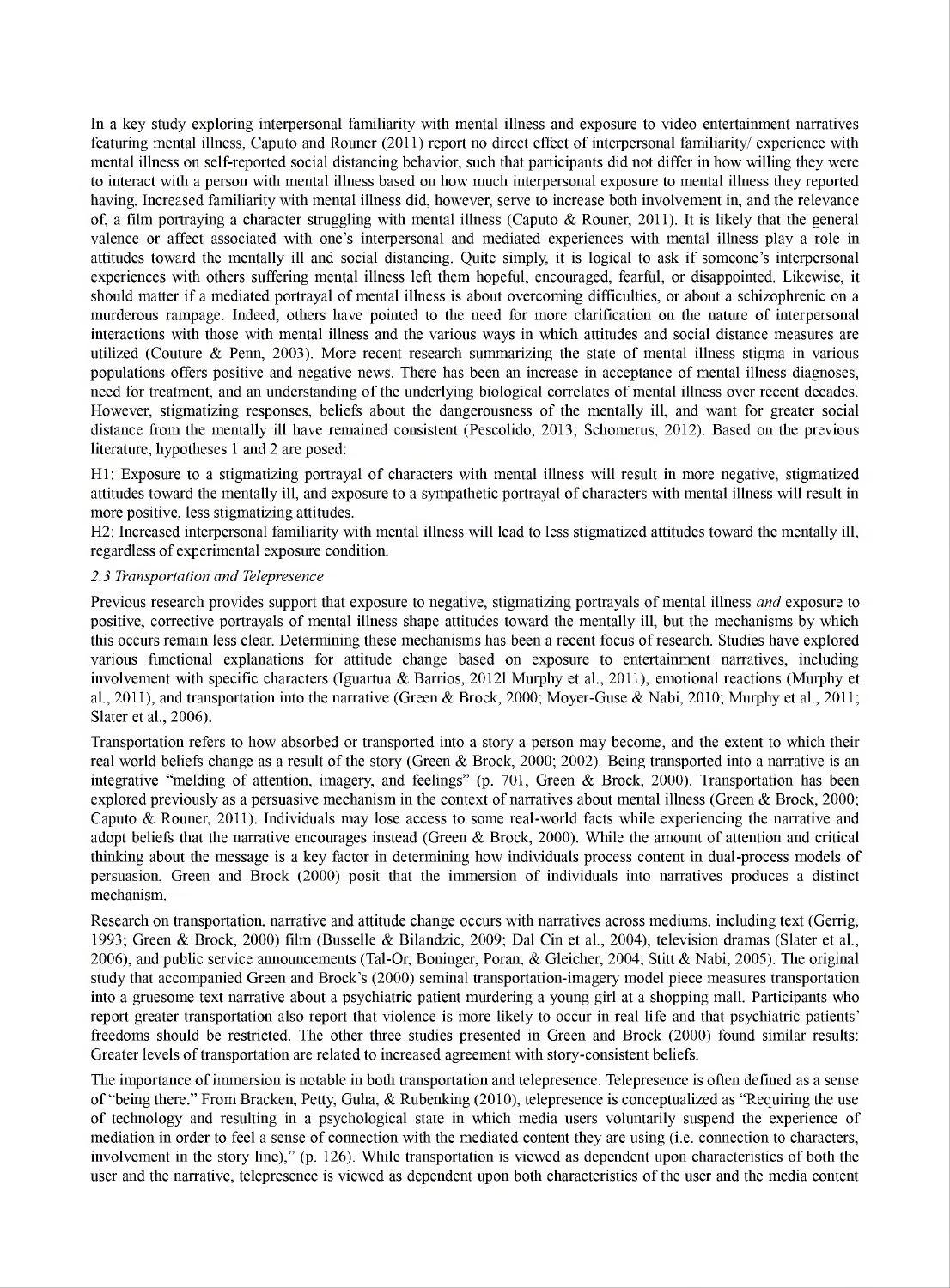and technology. Despite the prominent study of telepresence in virtual reality environments, telepresence can be experienced in any medium, from virtual reality to books (IJsselsteijn, 2003). User enjoyment or interest in the content at hand may also influence telepresence, as it does transportation.

The similarities between transportation and telepresence can be exemplified through the similar variables that are used to produce increased feelings of both constructs. Transportation is one dimension of Lombard and Ditton's (1997) six dimensions of telepresence. Bracken (2005) states that both telepresence and transportation focus on "the perceptual process by which media users are willing to ignore and transcend the technology they are using to access the content," (p.127). Narrative may influence telepresence: Individuals playing video games with a narrative present, as well as those who were exposed to a narrative about a video game before playing, both report greater telepresence experienced while playing (Schneider, 2004)

In one of the few discussions on the similarities and differences between transportation and telepresence, Busselle and Bilandzic (2006) point to identification as a state or ability that differentiates transportation from concepts such as flow and telepresence. They posit that adopting the point of view offered by a story is distinctive of processing of narratives. Despite the conceptual overlaps, and the finding that the presence of a narrative serves to increase telepresence, measuring both concepts in response to the same stimuli has been largely overlooked.

Previous work has examined telepresence and persuasion. In general, greater feelings of telepresence relate to greater attitude confidence and purchasing intention (Kim and Biocca, 1997), greater product knowledge and more positive brand attitudes (Li, Daughtery, & Biocca, 2001), and greater motivation to process message content (Skalski & Tamborini, 2007). So,

H3: Greater transportation (H3a) and greater telepresence (H3b) will be positively related to increased endorsements of story consistent beliefs in both the stigmatizing and sympathetic portrayal experimental exposure conditions.

H4: Transportation and telepresence will be positively related.

#### **3. Methods**

In order to examine attitudes toward the mentally ill as determined by exposure to differing mediated portrayals of the mentally ill and interpersonal experience with the mentally ill, an experimental study was conducted. The study followed a between-subjects, three-condition design, in which participants ( $N = 92$ ) were assigned to one of three TV exposure conditions: Stigmatizing portrayal of mental illness ( $N = 35$ ), sympathetic portrayal of mental illness ( $N = 23$ ), or no portrayal of mental illness (control, *N=* 34).

Participants were greeted and gave informed consent prior to being seated in experimental rooms equipped with comfortable chairs and large screen televisions. After individually viewing one of the three episodes of *Law & Order*: *SVU*, participants completed questionnaires which included measures of transportation and telepresence experienced during viewing, as well as cued recall memory for content in the messages, personal experience with those with mental illness, and attitudes toward those with mental illness. Participants were all undergraduate students at a Midwestern University in the United States who received course or extra credit for their participation. The sample was 57.3% female and ranged in age from 18 to 47 *(M = 23.0, SD = 5.10).* All procedures were conducted in compliance with approved protocols from the university's Institutional Review Board.

#### *3.1 Stimuli*

The stimuli used were three different episodes of *Law& Order: SVU,* a popular crime drama and one of the more successful of the long-running *Law & Order* franchise. Each episode begins with the discovery or search for a young female victim and continues with the same primary detectives interviewing multiple suspects before finding the guilty party. The control condition was chosen because there was no mention of mental illness, nor characterization of someone with mental illness. The stigmatizing condition stimulus was chosen because the episode centered on the main suspect, whose schizophrenia was repeatedly discussed as the main motivation behind his crimes. The sympathetic condition portrayal found the detectives aggressively and wrongfully pursuing multiple suspects who suffered from schizophrenia only to find the actual murderer was an ex-convict motivated by greed – not mental illness – to commit murder. Manipulation checks were completed in order to establish agreement among participants about the characterization of mental illness. Participants in each condition were asked about the presence of mental illness. Those in both the stigmatizing portrayal condition  $(M = 6.23, SD = 1.24)$  and sympathetic portrayal condition  $(M = 5.91, SD = 1.24)$ 1.79) significantly agree on the presence of mental illness on a 7-point scale more so than those in the control condition  $(M=2.32, SD=1.79, F(2, 89) = 64.746, p \le 0.001$ . Tukey post hoc tests indicated no difference in perceived presence of mental illness across the two experimental conditions  $(p = .727)$ . Participants also responded to 10 True/False items about the content they viewed. One participant's data was discarded for failing to correctly answer items.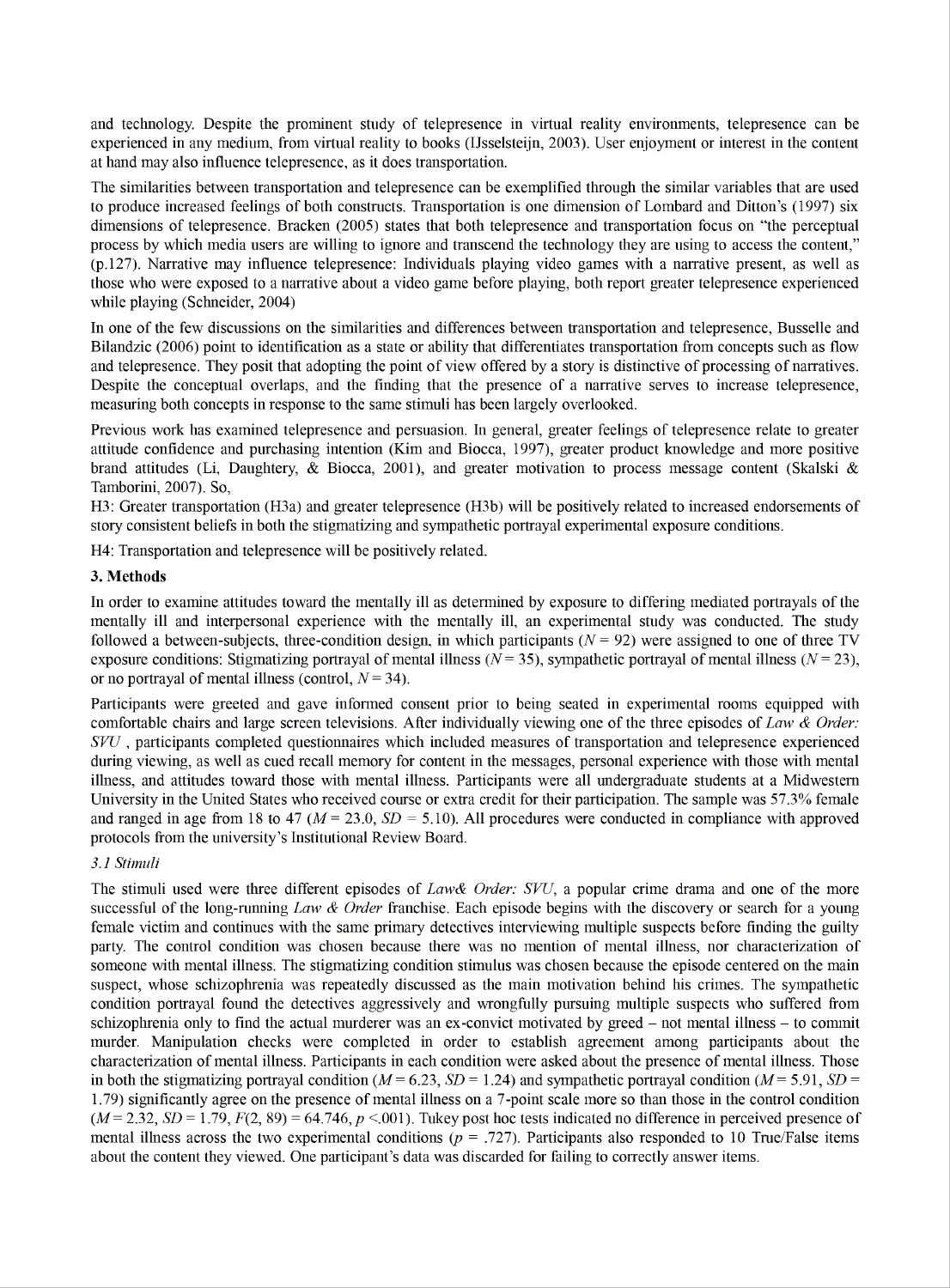#### *3.2 Measures*

#### 3.2.1 Transportation

Transportation was measured with Green and Brock's (2000) transportation-imagery model Scale, with slight modifications in wording to adjust for TV content. The 12-item scale includes items intended to capture imagery, affect, and attentional focus. The scale reached a Cronbach's  $\alpha = .819$ .

#### 3.2.2 Telepresence

Three sub-dimensions oftelepresence from Lombard, Weinstein, and Ditton's seven-dimension (2011) Temple Presence Inventory were measured: Spatial presence, immersion, and social realism. Per the scale authors, these items can be used together or separately. The combined presence measure as well as the sub-dimensions of presence scales met acceptable reliability coefficients, including spatial presence ( $\alpha$  = .855), immersion (mental engagement) ( $\alpha$  = .854), social realism ( $\alpha$  = .799) and all presence items combined ( $\alpha$  = .881).

#### 3.2.3 Familiarity with Mental Illness

Participants responded to a single item measuring their agreement with the statement, "I am in regular contact with someone who suffers from either a minor or severe mental illness," on a 7 point scale.

#### 3.2.4 Attitudes toward Those with Mental Illness

Attitudes toward those with mental illness were measured with an 8-item scale developed to indicate social desirability and violence perceptions about the mentally ill. These items were mixed with other items gauging attitudes about violent crime and other social issues, totaling 30 in all. Some items were modified from the Community Attitudes Toward the Mentally Ill scale (CAMI) developed by Taylor and Dear (1981), while others were newly developed. Higher numbers on this scale represent more negative or stigmatized attitudes toward the mentally ill. This 8-item measure achieved a Cronbach's Alpha of.746.

#### **4. Results**

Hypothesis <sup>1</sup> predicts that exposure to the stigmatizing portrayal of characters with mental illness results in more negative, stigmatized attitudes toward the mentally ill, and that exposure to the sympathetic portrayal stimuli results in less negative, stigmatizing attitudes. A univariate analysis of variance tests how condition influenced attitudes toward the mentally ill. Those in the stigmatizing portrayal condition report the most negative, stigmatizing attitudes toward the mentally ill,  $(M = 3.76, SD = 1.07)$ , followed by those in the control condition  $(M = 3.49, SD = .95)$ , and then by those in the sympathetic portrayal condition  $(M = 3.07, SD = .97, F(2, 91) = 3.315, p < .05, \mu = .069$ . Tukey post hoc tests demonstrate that the difference between attitudes of those in the stigmatizing and sympathetic portrayal conditions significantly differ  $(p \le 05)$ . Hypothesis 1 is supported.

Hypothesis 2 predicts that those with greater interpersonal familiarity/ experience with mental illness report more positive, less stigmatizing attitudes toward the mentally ill as compared to those with less familiarity, regardless of exposure condition. A regression analysis was used to determine the direction and strength of effect that personal familiarity with those with mental illness has on stigmatizing attitudes. After controlling for age and gender in the first block, the regression revealed familiarity had the predicted effect on attitudes:  $F(3, 90) = 4.274$ ,  $p < .001$ ;  $\beta = -.354$ ,  $p$  $\langle .05,$  Adjusted  $\Delta R^2 = .098$ ). Familiarity with persons with mental illness accounted for 9.8% of variance in stigmatizing attitudes toward the mentally ill, such that those with more familiarity showed less stigmatizing attitudes. Hypothesis 2 is supported. An ANOVA testing the interaction effects of condition and those high and low in familiarity with persons with mental illness revealed no significant interaction.

Hypotheses 3a and 3b predicts that greater transportation and telepresence leads to increased story consistent beliefs, such that when a person feels a greater sense of telepresence or transportation, they are more likely to express story-consistent beliefs about persons with mental illness. First, a univariate analysis of variance is conducted to test whether transportation and telepresence were similar across conditions. Self-reported transportation across conditions does not significantly differ, with an overall  $M = 4.31$ ,  $SD = .91$ , nor does the combined telepresence measure,  $M = 3.77$ , *SD = .95.* For both experimental conditions, regressions including age and gender controlled for in the first block that regressed transportation and presence on stigmatizing attitudes toward the mentally ill are conducted. Both the regression in the stigmatizing portrayal condition  $(p = .810)$  and the positive, sympathetic portrayal condition  $(p = .125)$ revealed no significant effects for transportation and presence on adopting story-consistent attitudes toward the mentally ill. Hypothesis 3 is not supported.

The fourth and final hypothesis predicts a positive relationship between transportation and telepresence. The combined telepresence measure and transportation share a moderate to high correlation,  $r^2 = .681$ ,  $p < .001$ . The sub dimensions also all shared significant correlations with transportation: with immersion sharing an  $r^2$  = .678,  $p$  < .001, followed by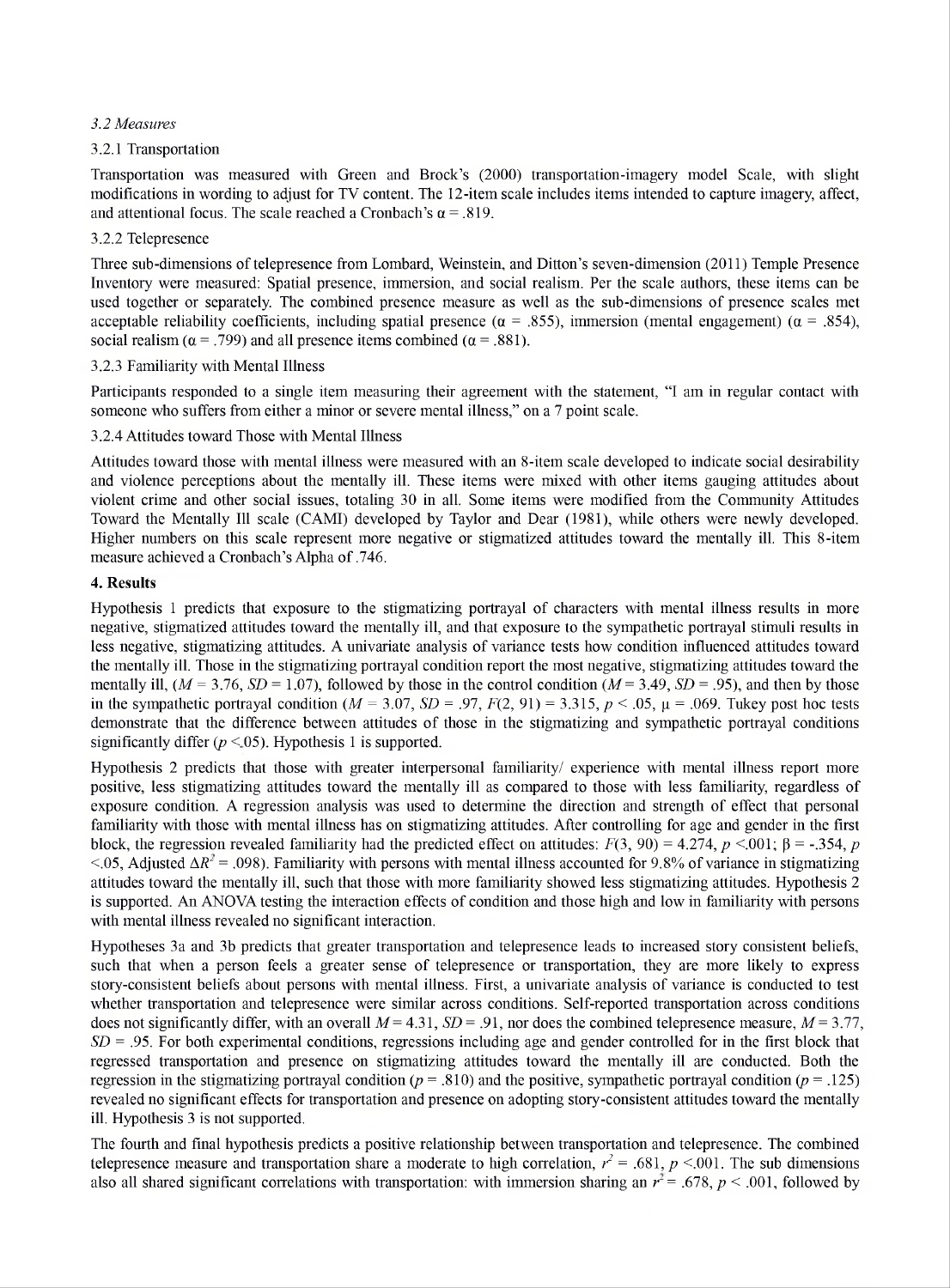social realism,  $r^2 = .464$ ,  $p < .001$ , and spatial presence  $r^2 = .451$ ,  $p < .001$ . Hypothesis 4 is supported.

#### **5. Discussion**

The results of this study support the influence of both mediated representations of characters with mental illness on attitudes toward people with mental illness, as well as the influence of interpersonal familiarity with mental illness. Individuals with greater interpersonal familiarity with mental illness report less stigmatized attitudes toward those with mental illness, as do those who viewed a TV narrative with a positive, sympathetic portrayal of a character with mental illness. This is somewhat mixed news for those concerned with combating stigma toward those with mental illness. Content analyses through the years demonstrate that the mentally ill are portrayed in a stigmatizing, violent context in the mass media (Coverdale et al., 2002; Philo, 1996; Pirkis, et al, 2006; Rose, 1998), and this study lends support to previous empirical evidence that exposure to these messages results in adapting story consistent beliefs to some degree. The bright side is that those who view positive, sympathetic portrayals of characters with mental illness report more favorable and positive attitudes toward those with mental illness (though these attitudes were not significantly different from those in a control condition).

This study suggests that the role of interpersonal familiarity with mental illness should not be ignored as a contributing influence to attitudes toward those with mental illness, despite the overwhelming exposure to mental illness in mass media messages. Communication research has a long tradition of studying the relative weights of interpersonal and mass communication messages on attitude and behavior change. One of our early seminal theories applied widely, Diffusion of Innovations, notes that targeted interpersonal influence is more effective at changing attitudes, while mass mediated messages are more valuable at spreading information (Rogers, 2003). In today's converging media landscape, the nature of both the interpersonal and mass mediated messages individuals encounter demand further attention. Research that directly compares the weights or relative influence of mass and interpersonal communication messages on attitudes toward the mentally ill would be a fruitful area for future research.

Lastly, while hypothesis 4 is supported: transportation and telepresence were related, neither of these concepts was found to be related to story-consistent attitude adoption across conditions (H3). Transportation and telepresence were also found to not significantly differ across experimental conditions. Transportation is defined as both the process of feeling transported to the story world and the resulting attitude change (Green & Brock, 2000). This study's findings are then inconsistent with Green  $\&$  Brock's conceptualization of transportation both as the feeling of being transported and resulting attitude change. This study's mean transportation scale was similar to that found in Green & Brock's (2000) study, though increased feelings of transportation did not yield an increase in adapting story-consistent beliefs.

More research and clarification of the relationship between the experience of feeling transported and attitude change should be investigated. Previous research examining telepresence as a mediator of persuasion did utilize persuasive content, such as commercials or PSAs. In addition, a number of them examined social telepresence (e.g. Skalski & Tamborini, 2007) as opposed to spatial or physical telepresence, as this study did. On the transportation front, a meta-analysis that explored studies that experimentally manipulate various involvement measures with media reveals when experimental manipulations of transportation had a greater effect in persuasive messages as compared to entertainment messages (Tukachinsky, 2015). These content differences may account for the lack of a significant relationship in the present study. While increased telepresence and transportation may enhance positive evaluations in purposefully persuasive content, perhaps the effect of increased presence and transportation in narrative content is too subtle to influence social beliefs presented in the narrative.

A further limitation of the study was the relatively small sample size. Telepresence research rarely uses group administration of stimuli, since the feeling of "being there," is contingent on both the mediated world being enticing and absorbing, and the "real world," being hospitable to departing into the mediated world. Future research should continue to explore the conditions in which experiences of telepresence and transportation encourage attitude change (Bracken, 2005). Despite differences in the prominence given to certain variables or constructs within the transportation and telepresence fields of research, the overlap between constructs seems increasingly apparent as research in the transportation field continues to utilize newer media, while at the same time in the telepresence literature, there appears to be a shift in ideology away from the ultimate importance of modality vividness in favor of a mental models approach (Wirth et al., 2007), wherein presence is viewed as a phenomenon that occurs within individuals' brains. The two areas seem to be progressing toward one another and the relationship should be further explored.

Future research could additionally benefit from a closer examination of the general affect or valence and arousal and resulting emotions experienced as an effect of various interpersonal and mass mediated messages about mental illness. Additional cognitive variables could be explored, as should enjoyment. This study provides a useful addition to the literature on the ability of both interpersonal familiarity with mental illness and exposure to stigmatizing and non-stigmatizing portrayals of mental illness in entertainment narratives, while also providing an interesting lack of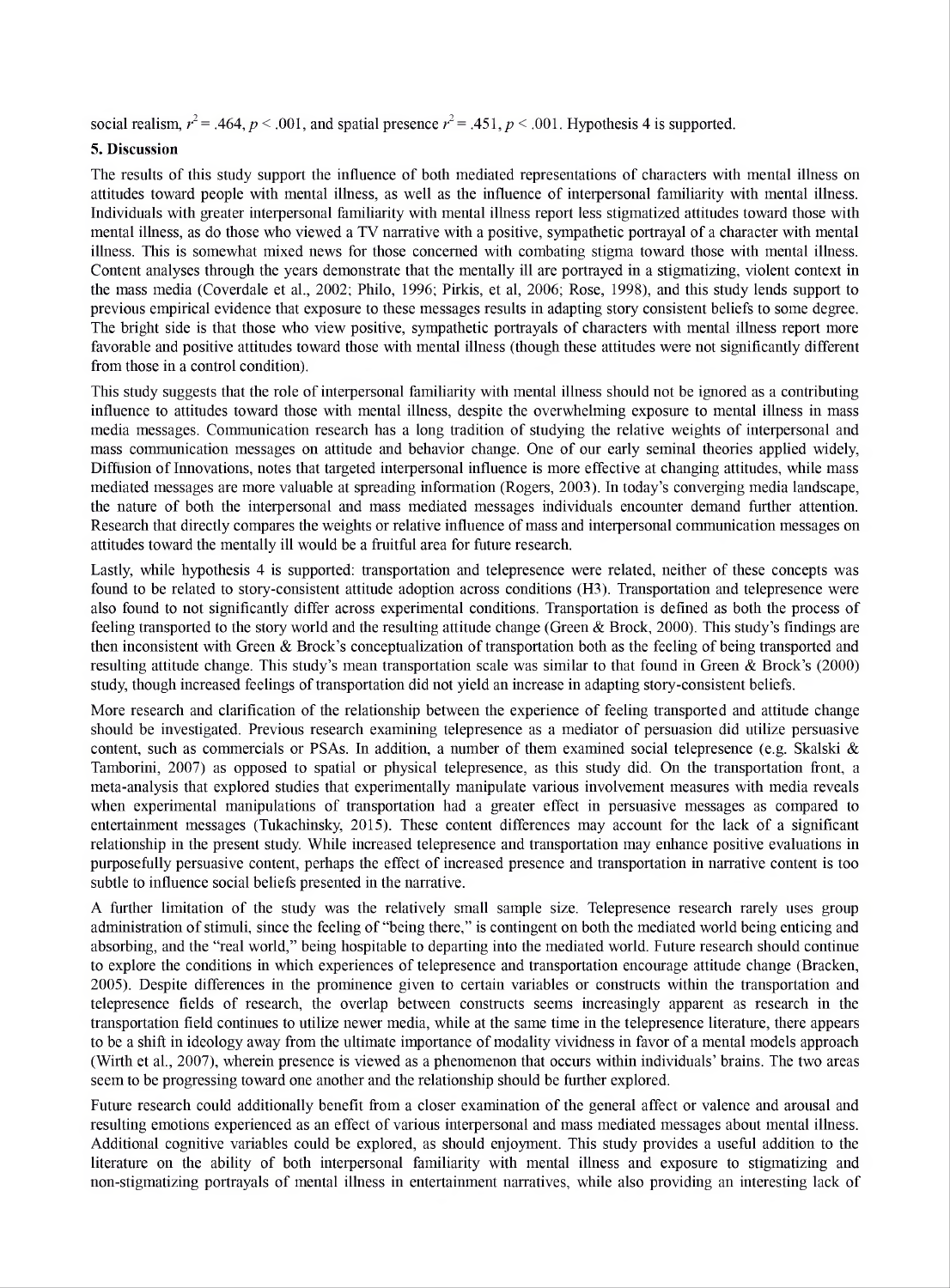support for transportation and telepresence experienced as a mechanism for attitude change.

#### **References**

- Angelini, J. R., Nadorff, P. G., Shin, M., Gantz, W., & Lang, A. (2006). Stigma! How American television portrays people with mental illness and those who care for them. Presented at the annual conference of the *International Communication Association,* Dresden, Germany.
- Bracken, C. C. (2005). Are we together? Exploring the similarities between the concepts of transportation imagery model and presence and their possible impact on persuasion. *Proceedingsfrom the 5th International Association for Presence Research Meeting,* (pp. 125-129). Cleveland, OH.
- Bracken, C. C., Pettey, G., Guha, T., & Rubenking, B. (2010). Sounding out small screens and telepresence: The impact of audio. screen size. and pace. Journal of Media Psychology. 22. 125-137. of audio, screen size, and pace. *Journal of Media Psychology', 22,* 125-137. http<://dx.doi.org/l> 0.1027/1864-1105/a000017
- Busselle, R. W., & Bilandzic, H. (2006). *Experiential engagement in filmic narratives.* Paper presented at the annual meeting of the International Communication Association. Dresden, Germany.
- Busselle, R., & Bilandzic, H. (2009). Measuring narrative engagement. *Media Psychology, 12,* 321-347. <http://dx.doi.org/10.1080/15213260903287259>
- Caputo, N. M., & Rouner, D. (2011). Narrative processing of entertainment media and mental illness stigma. *Health Communication, 26,* 595-604. <http://dx.doi.org/10.1080/10410236.2011.560787>
- Chung, K. F., Chen, E. Y., & Liu, C. S. (2001). University students' attitudes towards mental patients and psychiatric treatment. *International Journal of Social Psychiatry, 47(2),* 63-72. <http://dx.doi.Org/l> 0.1177/002076400104700206
- Corrigan, P. W., Green, A., Lundin, R., Kubiak, M. A., & Penn, D. L. (2001). Familiarity with and social distance from people who have serious mental illness. *Psychiatric Services, 52,* 953-958. <http://dx.doi.Org/10.1176-appi.ps.52.7.953>
- Couture, S., & Penn, D. (2003). Interpersonal contact and the stigma of mental illness: A review of the literature. *Journal ofmental health, 12(3),* 291-305. <http://dx.doi.org/10.1080/09638231000118276>
- Coverdale, J., Naim, R., & Claasen, D. (2002). Depictions of mental illness in print media: A prospective national sample. *Australian and New Zealand Journal of Psychiatry, 36,* 697-700. <http://dx.d0i.0rg/l> 0.1046/j.1440-1614.2002.00998.x
- Crisp, A. H., Gelder, M. G., Rix, S., Meltzer, H. I., & Rowlands, O. J. (2000). Stigmatization of people with mental illness. *British Journal ofPsychiatry', 177,* 4-7. <http://dx.doi.org/10.1192/bjp.177.L4>
- Dal Cin, S., Zanna, M. P., & Fong, G. T. (2004). Narrative persuasion and overcoming resistance. In E. S. Knowles & J. A. Linn (Eds.), *Resistance and Persuasion* (pp. 175-191). Mahwah, NJ: Lawrence Erlbaum.
- Diefenbach, D. L., & West, M. D. (2007). Television and attitudes toward mental health issues: Cultivation analysis and the third - person effect. *Journal ofCommunity Psychology, 35,* 181-195. <http://dx.doi.org/10.1002/jcop.20142>
- Gerbner, G. (1998). Images of mental illness in the mass media. *Media Development, 45(2),* 38-39.
- Gerbner, G., Gross, L. Morgan, M., & Signorielli, N. (1980). The "mainstreaming" of America: Violence profile 11. *Journal ofCommunication, 30,* 10-29. <http://dx.doi.Org/0.llll/j.1460-2466.1980.tb01987.x>
- Gerrig, R. J. (1993). *Experiencing narrative worlds.* New Haven, CT: Yale University Press.
- Green, M. C., & Brock, T. C. (2000). The role of transportation in the persuasiveness of public narratives. *Journal of Personality and Social Psychology, 79,* 701-721. <http://dx.doi.Org/10.1037/0022-3514.79.5.701>
- Green, M. C., & Brock, T. C. (2002). In the Mind's eye: Transportation-imagery model of narrative persuasion. In M.C. Green, J. J. Strange, & T. C. Brock (Eds.). *Narrative impact: Social and Cognitive Foundations,* (pp.315-341). Mahwah, NJ: Lawrence Erlbaum.
- Igartua, J. J., & Barrios, I. (2012). Changing real world beliefs with controversial movies: Processes and mechanisms of narrative persuasion. Journal of Communication, 62(3), 514-531. of narrative persuasion. *Journal of Communication, 62(3),* 514-531. <http://dx.doi.Org/10.llll/j.1460-2466.2012.01640.x>
- IJsselsteijn, W. A. (2003). Presence in the past: What can we learn from media history? In: Riva, G., Davide, F., & IJsselsteijn, W. A., (eds.), *Being There - Concepts, Effects and Measurements of User Presence in Synthetic Environments,* Amsterdam: IOS Press, pp. 17-40.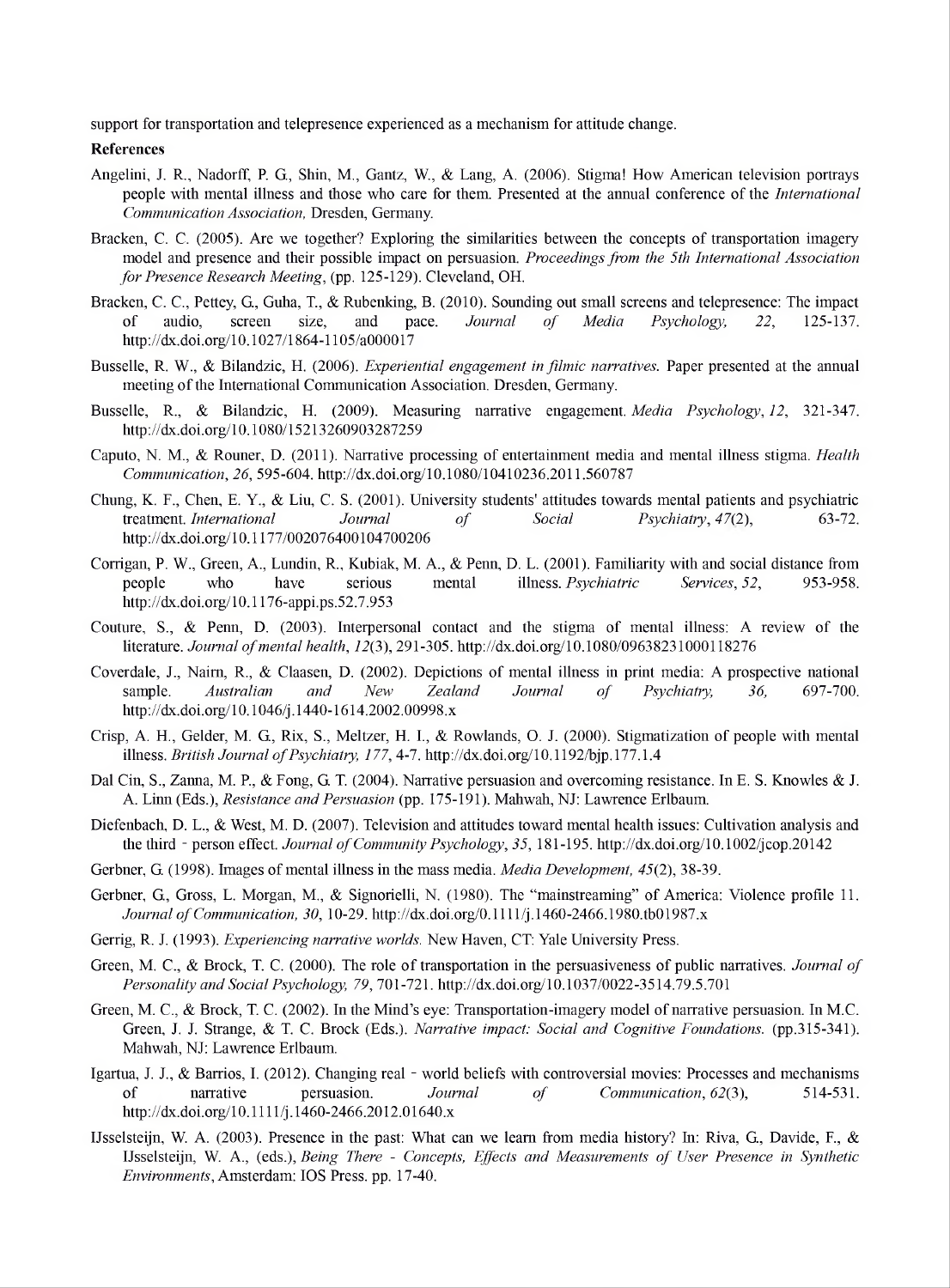- Ingamells, S., Goodwin, A. M., & John, C. (1996). The influence of psychiatric hospital and community residence labels on social rejection of the mentally ill. *British Journal of Clinical Psychology, 35,* 359-367. <http://dx.doi.Org/10.llll/j.2044-8260.1996.tb01190.x>
- Kim, T., & Biocca, F. (1997). Telepresence via television: Two dimensions of telepresence may have different connections to memory and persuasion. *Journal of Computer-Mediated Communication, 3,* 0-0. <http://dx.doi.Org/10.llll/j.1083-6101.1997.tb00073.x>
- Klin, A., & Lemish, D. (2008). Mental disorders stigma in the media: Review of studies on production, content, and influences. *JournalofHealth Communication, 13(5),* 434-449. <http://dx.doi.org/10.1080/10810730802198813>
- Lee, E., & Leets, L. (2002). Persuasive storytelling by hate groups online. *American Behavioral Scientist, 45,* 927-957. <http://dx.doi.org/10.1177/0002764202045006003>
- Li, H., Daugherty, T., & Biocca, F. (2002). Impact of 3-D advertising on product knowledge, brand attitude, and purchase intention: The mediating role of presence. *Journal of Advertising*, 31, 43-57. intention: The mediating role of presence. *Journal of Advertising, 31,* 43-57. <http://dx.doi.org/10.1080/00913367.2002.10673675>
- Link, B. G., Phelan, J. C., Bresnahan, M., Stueve, A., & Pescosolido, B. A. (1999). Public conceptions of mental illness: labels, causes, dangerousness, and social distance. *American Journal of Public Health, 89,* 1328-1333. <http://dx.doi.Org/10.2105/AJPH.89.9.1328>
- Lombard, M., & Ditton, T. (1997). At the heart of it all: The concept of presence. *Journal of Computer -Mediated Communication, 3(2),* 0-0. <http://dx.doi.Org/10.llll/j.1083-6101.1997.tb00072>
- Lombard, M., Weinstein, L., & Ditton, T. (2011, October). Measuring telepresence: The validity of the Temple Presence Inventory (TPI) in a gaming context. Presented at the 2011 annual conference of the International Society for Presence Research (ISPR), Edinburgh, Scotland.
- Moyer, G. E., & Nabi, R. L. (2010). Explaining the effects of narrative in an entertainment television program:
- Murphy, S. T., Frank, L. B., Moran, M. B., & Patnoe Woodley, P. (2011). Involved, transported, or emotional? Exploring the determinants of change in knowledge, attitudes, and behavior in Entertainment - Education. *Journal ofCommunication, 61,* 407-431. <http://dx.doi.Org/10.llll/j.1460-2466.2011.01554.x>
- Overcoming resistance to persuasion. *Human Communication Research, 36(1),* 26-52. http://dx.doi.org/10.1111/j.1468-2958.2009.01367.x
- Penn, D. L., Kommana, S., Mansfield, M., & Link, B. G. (1999). Dispelling the stigma ofschizophrenia: II. The impact ofinformation on dangerousness. *Schizophrenia Bulletin,* 25(3), 437-446.
- Pescosolido, B. A. (2013). The public stigma of mental illness: What do we think; What do we know; What can we prove? *Journal of Health and Social Behavior, 54,* 1-21. <http://dx.doi.org/10.1177/0022146512471197>
- Philo, G. (Ed.). (1996). *Media and Mental Distress.* London: Longman.
- Pirkis, J., Blood, R. W., Francis, C., & McCallum, K. (2006). On-screen portrayals of mental illness: Extent, nature, and impacts. *Journal of Health Communication, 11,* 523-541. <http://dx.doi.org/10.1080/10810730600755889>
- Read, J., & Harre, N. (2001). The role of biological and genetic causal beliefs in the stigmatization of 'mental patients.' *Journal ofMental Health, 10,* 223-235. <http://dx.doi.org/10.1080/09638230123129>
- Ritterfield, U., & Jin, S. A. (2006). Addressing media stigma for people experiencing mental illness using an entertainment-education strategy. *Journal of Health Psychology, 11,* 247-267. <http://dx.doi.org/10.1177/1359105306061185>
- Robert Wood Johnson Foundation. (1992, November). *The Robert Wood Johnson Foundation Program on mental illness: An overview, 41,* (pp. 1212-1216). American Psychiatric Association.
- Rogers, E. M. (2003). *Diffusion ofinnovations* (5th ed.). New York: Free Press.
- Rose, D. (1998). Television, madness and community care *Journal of Community & Applied Social Psychology, 8,* 213-228. [http://dx.doi.org/10.1002/\(SICI\)1099-1298\(199805/06\)8:3<213::AID-CASP449>3.0.CO;2-C](http://dx.doi.org/10.1002/%28SICI%291099-1298%28199805/06%298:3%253c213::AID-CASP449%253e3.0.CO%3B2-C)
- Schneider, E. F. (2004). Death with a story: How story impacts emotional, motivational, and physiological responses to first-person shooter video games. *Human Communication Research, 30,* 361-365. <http://dx.d0i.0rg/l>0.1111/j. 1468-2958.2004.tb00736.x
- Schomerus, G., Schwahn, C., Holzinger, A., Corrigan, P. W., Grabe, H. J., Carta, M. G., & Angermeyer, M. C. (2012). Evolution of public attitudes about mental illness: a systematic review and meta - analysis. *Acta Psychiatrica*